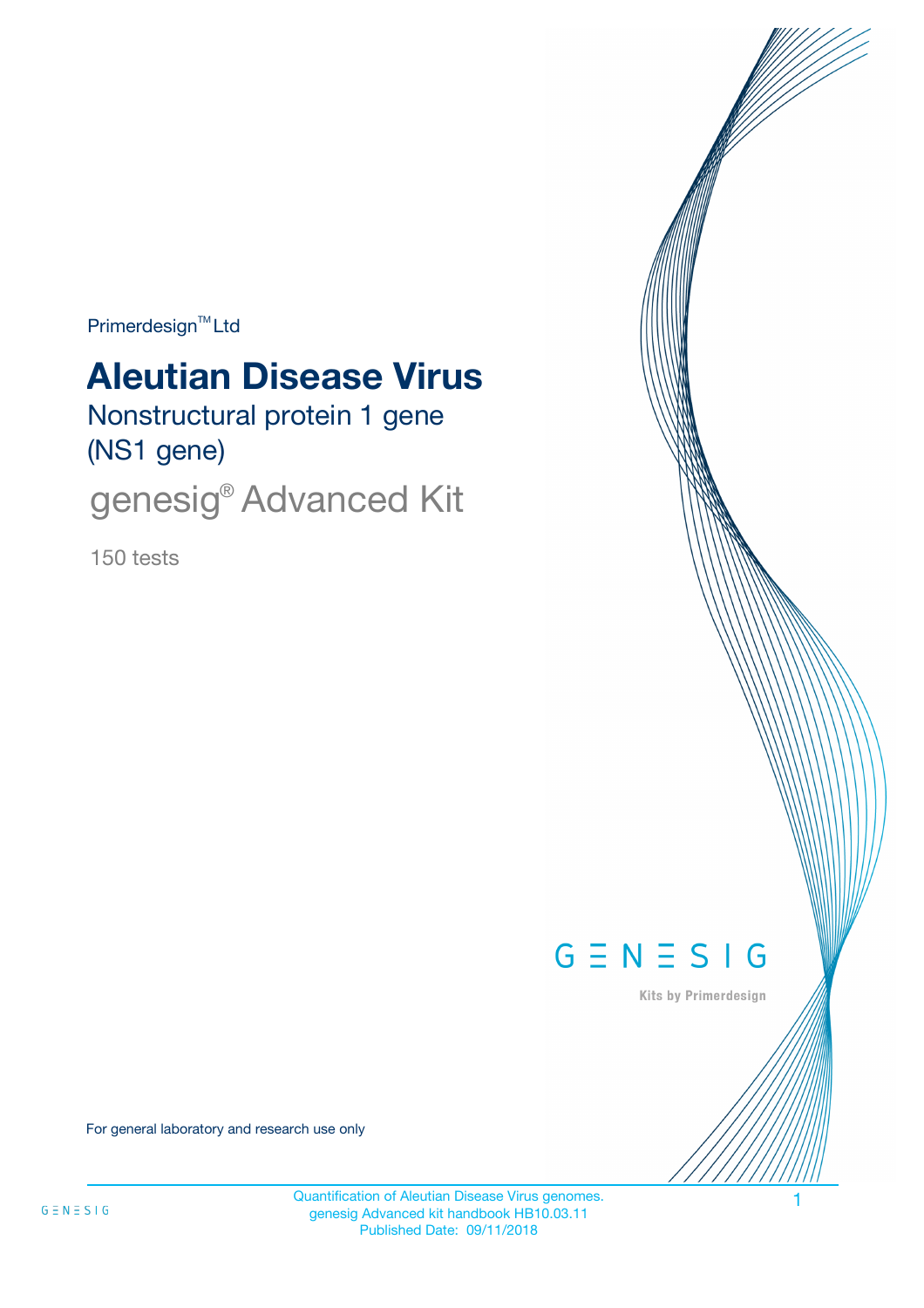## Introduction to Aleutian Disease Virus

Aleutian disease is caused by the parvovirus Aleutian disease virus (AIDV). The disease is classically observed in mink where it is commonly lethal, but is becoming increasingly prevalent in ferrets in which a chronic latent infection is more common. This is often referred to as "hypergammaglobulinemia" of ferrets and the clinical disease develops over a period of one to two years. The parvovirus itself causes little or no harm to the ferret or mink, however the inflammatory response generated by the animals may cause life-threatening hematopoietic and urinary derangement. The virus is icosahedral in shape and 18-26 nm in diameter. It has a linear single-stranded DNA genome of approximately 4.8 kb which encodes only a limited number of genes.

AIDV can be transmitted through the aerosol route, but usually occurs through direct contact with infected urine, saliva, blood, or faeces. AIDV can also be transmitted through contact with contaminated cages, gloves, towels, or humans and the virus can remain dormant and infective for up to 2 years in, for example, dried urine. Prolonged contact with an infected host is necessary to spread the infection. Ferrets may contract the virus and remain asymptomatic for a number of years. The virus interferes with the ferret or mink immune system leading to an increase in blood antibody levels. The antibodies combine with the virus to form complexes that are deposited within the tissues of multiple organs resulting in inflammation. The interference in the immune system can lead to the hosts being more susceptible to other diseases such as canine distemper virus, lymphoma etc.

Gross lesions are often absent in the early stages and can be seen only late in the course of disease. Splenomegaly and lymphadenopathy are the most common lesions with this disease. Other observable changes that have been recorded are small kidneys, pleural effusion, haemorrhagic pneumonia, cardiomegaly and haemorrhage. In terminal cases, clotting abnormalities can be observed resulting from vasculitis.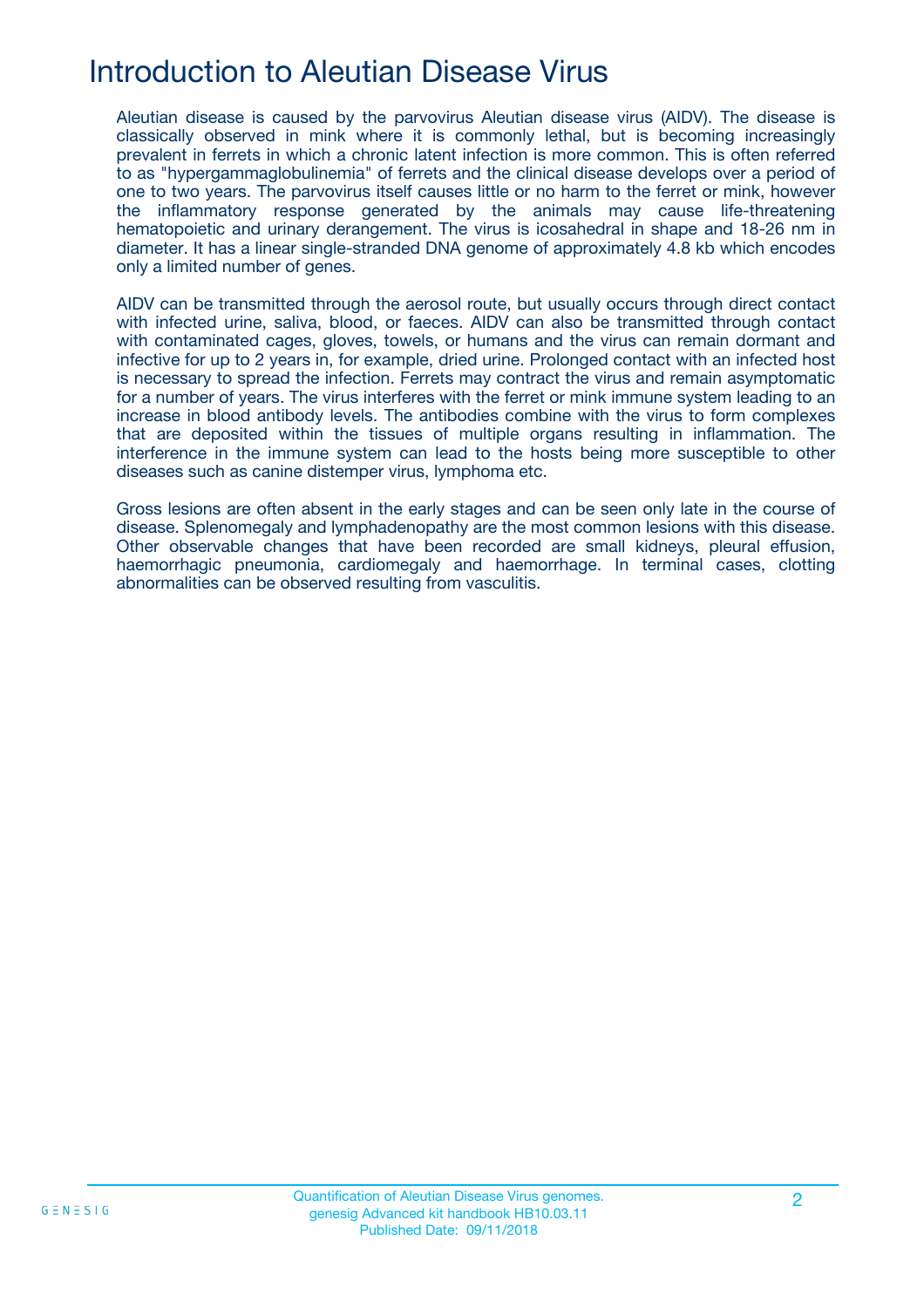## **Specificity**

The Primerdesign genesig Kit for Aleutian Disease Virus (AlDV) genomes is designed for the in vitro quantification of AlDV genomes. The kit is designed to have a broad detection profile. Specifically, the primers represent 100% homology with over 95% of the NCBI database reference sequences available at the time of design.

The dynamics of genetic variation means that new sequence information may become available after the initial design. Primerdesign periodically reviews the detection profiles of our kits and when required releases new versions.

If you require further information, or have a specific question about the detection profile of this kit then please send an e.mail to enquiry@primerdesign.co.uk and our bioinformatics team will answer your question.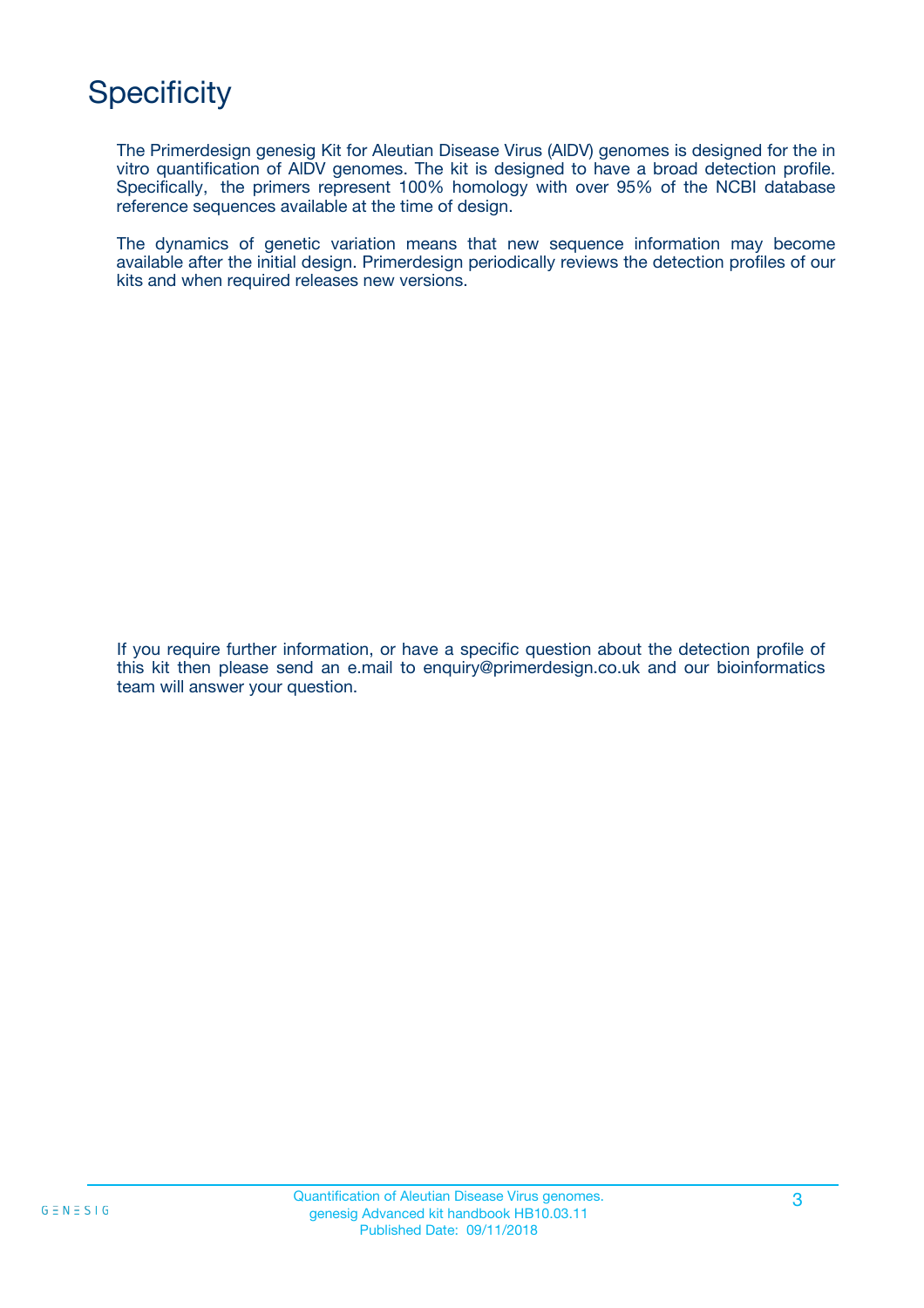## Kit contents

- **AlDV specific primer/probe mix (150 reactions BROWN)** FAM labelled
- **AlDV positive control template (for Standard curve RED)**
- **Internal extraction control primer/probe mix (150 reactions BROWN)** VIC labelled as standard
- **Internal extraction control DNA (150 reactions BLUE)**
- **Endogenous control primer/probe mix (150 reactions BROWN)** FAM labelled
- **RNase/DNase free water (WHITE)** for resuspension of primer/probe mixes
- **Template preparation buffer (YELLOW)** for resuspension of internal control template, positive control template and standard curve preparation

## Reagents and equipment to be supplied by the user

#### **Real-time PCR Instrument**

#### **Extraction kit**

This kit is recommended for use with genesig Easy DNA/RNA extraction kit. However, it is designed to work well with all processes that yield high quality RNA and DNA with minimal PCR inhibitors.

#### **oasig**TM **lyophilised or Precision**®**PLUS 2X qPCR Master Mix**

This kit is intended for use with oasig or PrecisionPLUS2X qPCR Master Mix.

**Pipettors and Tips**

**Vortex and centrifuge**

#### **Thin walled 1.5 ml PCR reaction tubes**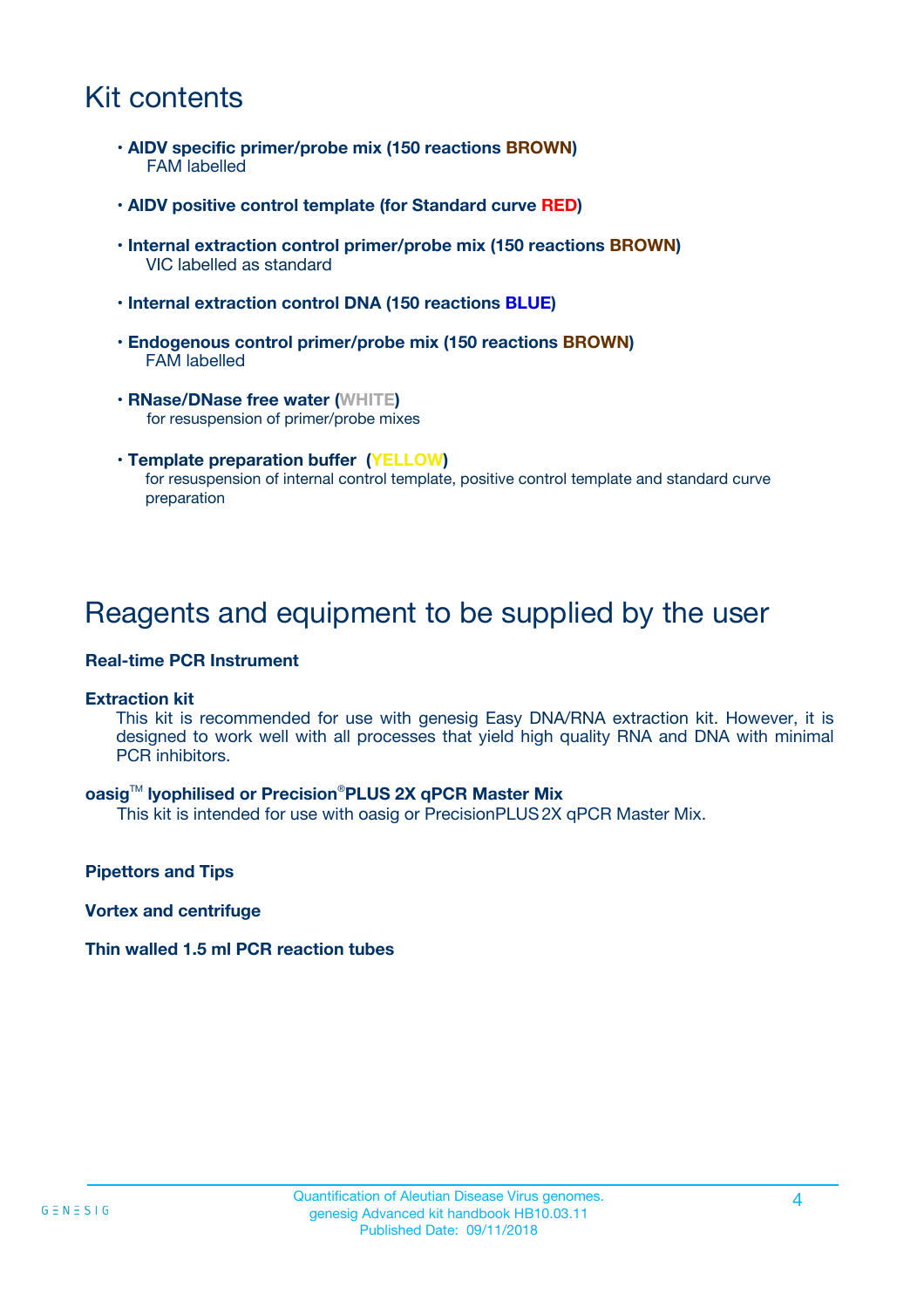### Kit storage and stability

This kit is stable at room temperature but should be stored at -20ºC on arrival. Once the lyophilised components have been resuspended they should not be exposed to temperatures above -20°C for longer than 30 minutes at a time and unnecessary repeated freeze/thawing should be avoided. The kit is stable for six months from the date of resuspension under these circumstances.

If a standard curve dilution series is prepared this can be stored frozen for an extended period. If you see any degradation in this serial dilution a fresh standard curve can be prepared from the positive control.

Primerdesign does not recommend using the kit after the expiry date stated on the pack.

### Suitable sample material

All kinds of sample material suited for PCR amplification can be used. Please ensure the samples are suitable in terms of purity, concentration, and DNA integrity (An internal PCR control is supplied to test for non specific PCR inhibitors). Always run at least one negative control with the samples. To prepare a negative-control, replace the template DNA sample with RNase/DNase free water.

### Dynamic range of test

Under optimal PCR conditions genesig AlDV detection kits have very high priming efficiencies of >95% and can detect less than 100 copies of target template.

### Notices and disclaimers

This product is developed, designed and sold for research purposes only. It is not intended for human diagnostic or drug purposes or to be administered to humans unless clearly expressed for that purpose by the Food and Drug Administration in the USA or the appropriate regulatory authorities in the country of use. During the warranty period Primerdesign genesig detection kits allow precise and reproducible data recovery combined with excellent sensitivity. For data obtained by violation to the general GLP guidelines and the manufacturer's recommendations the right to claim under guarantee is expired. PCR is a proprietary technology covered by several US and foreign patents. These patents are owned by Roche Molecular Systems Inc. and have been sub-licensed by PE Corporation in certain fields. Depending on your specific application you may need a license from Roche or PE to practice PCR. Additional information on purchasing licenses to practice the PCR process may be obtained by contacting the Director of Licensing at Roche Molecular Systems, 1145 Atlantic Avenue, Alameda, CA 94501 or Applied Biosystems business group of the Applera Corporation, 850 Lincoln Centre Drive, Foster City, CA 94404. In addition, the 5' nuclease assay and other homogeneous amplification methods used in connection with the PCR process may be covered by U.S. Patents 5,210,015 and 5,487,972, owned by Roche Molecular Systems, Inc, and by U.S. Patent 5,538,848, owned by The Perkin-Elmer Corporation.

## Trademarks

Primerdesign™ is a trademark of Primerdesign Ltd.

genesig $^\circledR$  is a registered trademark of Primerdesign Ltd.

The PCR process is covered by US Patents 4,683,195, and 4,683,202 and foreign equivalents owned by Hoffmann-La Roche AG. BI, ABI PRISM® GeneAmp® and MicroAmp® are registered trademarks of the Applera Genomics (Applied Biosystems Corporation). BIOMEK® is a registered trademark of Beckman Instruments, Inc.; iCycler™ is a registered trademark of Bio-Rad Laboratories, Rotor-Gene is a trademark of Corbett Research. LightCycler™ is a registered trademark of the Idaho Technology Inc. GeneAmp®, TaqMan® and AmpliTaqGold® are registered trademarks of Roche Molecular Systems, Inc., The purchase of the Primerdesign™ reagents cannot be construed as an authorization or implicit license to practice PCR under any patents held by Hoffmann-LaRoche Inc.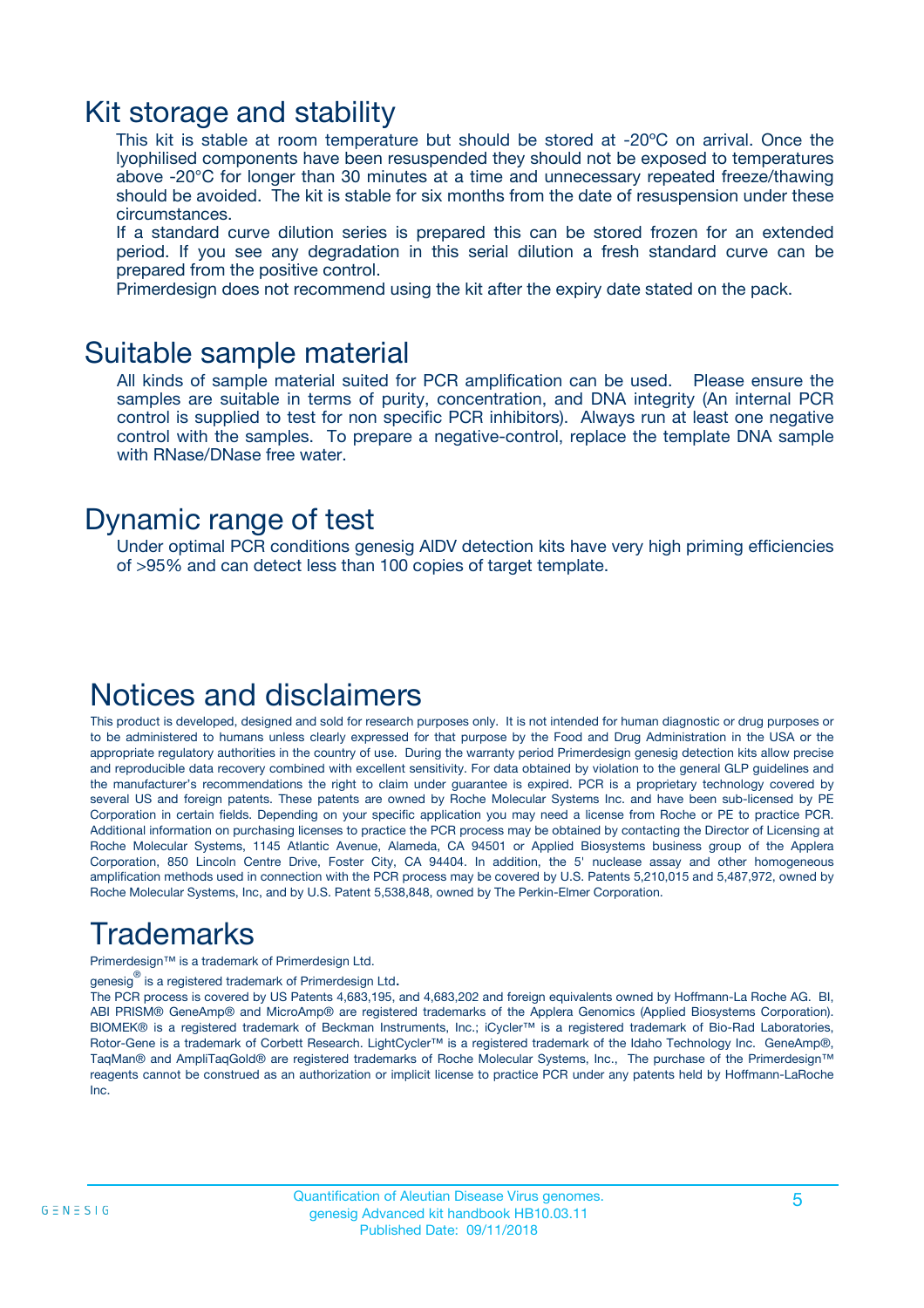## Principles of the test

#### **Real-time PCR**

A AlDV specific primer and probe mix is provided and this can be detected through the FAM channel.

The primer and probe mix provided exploits the so-called TaqMan® principle. During PCR amplification, forward and reverse primers hybridize to the AlDV DNA. A fluorogenic probe is included in the same reaction mixture which consists of a DNA probe labeled with a 5`-dye and a 3`-quencher. During PCR amplification, the probe is cleaved and the reporter dye and quencher are separated. The resulting increase in fluorescence can be detected on a range of qPCR platforms.

#### **Positive control**

For copy number determination and as a positive control for the PCR set up, the kit contains a positive control template. This can be used to generate a standard curve of AlDV copy number / Cq value. Alternatively the positive control can be used at a single dilution where full quantitative analysis of the samples is not required. Each time the kit is used, at least one positive control reaction must be included in the run. A positive result indicates that the primers and probes for detecting the target AlDV gene worked properly in that particular experimental scenario. If a negative result is obtained the test results are invalid and must be repeated. Care should be taken to ensure that the positive control does not contaminate any other kit component which would lead to false-positive results. This can be achieved by handling this component in a Post PCR environment. Care should also be taken to avoid cross-contamination of other samples when adding the positive control to the run. This can be avoided by sealing all other samples and negative controls before pipetting the positive control into the positive control well.

#### **Negative control**

To validate any positive findings a negative control reaction should be included every time the kit is used. For this reaction the RNase/DNase free water should be used instead of template. A negative result indicates that the reagents have not become contaminated while setting up the run.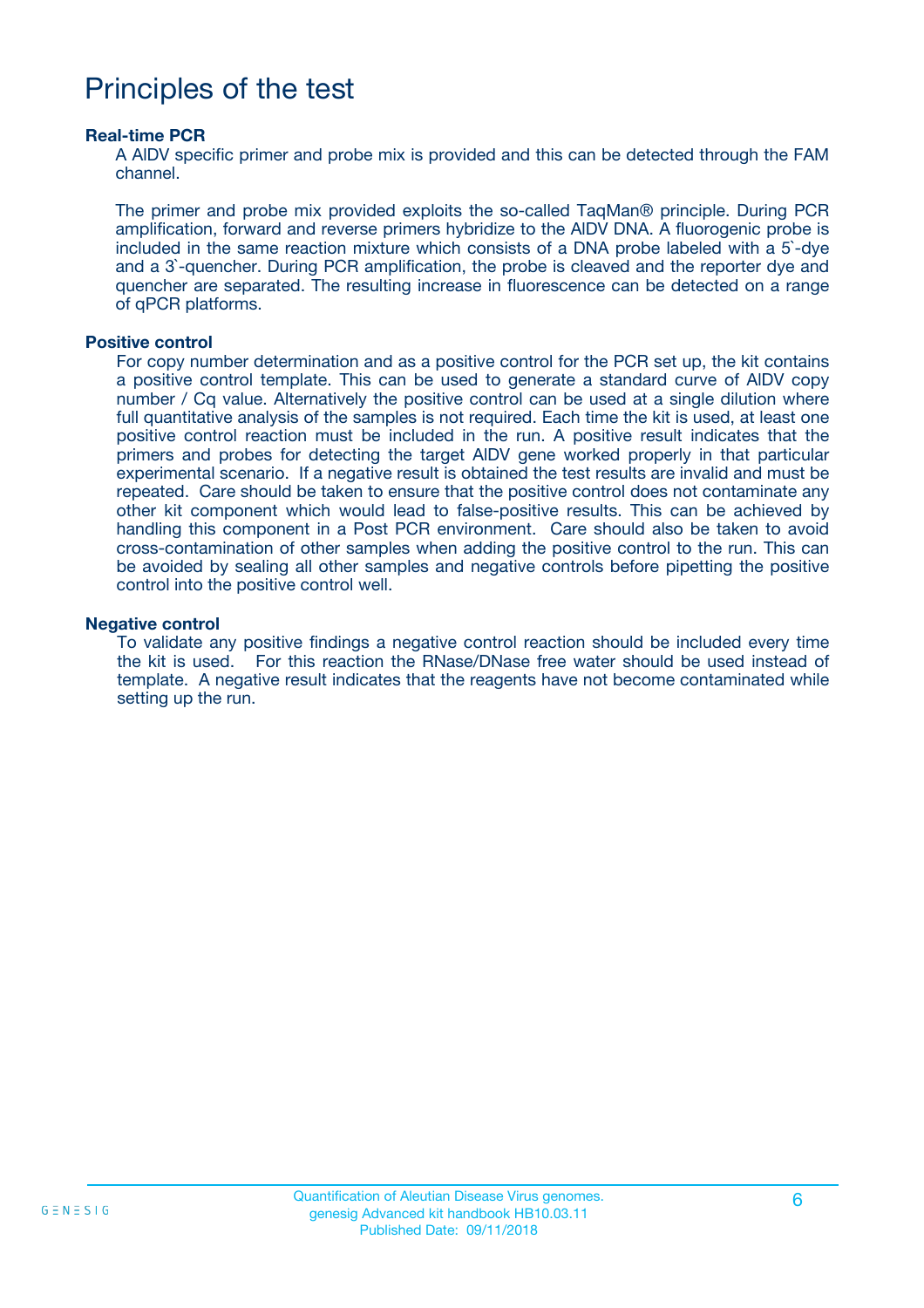#### **Internal DNA extraction control**

When performing DNA extraction, it is often advantageous to have an exogenous source of DNA template that is spiked into the lysis buffer. This control DNA is then co-purified with the sample DNA and can be detected as a positive control for the extraction process. Successful co-purification and qPCR for the control DNA also indicates that PCR inhibitors are not present at a high concentration.

A separate primer and probe mix are supplied with this kit to detect the exogenous DNA using qPCR. The primers are present at PCR limiting concentrations which allows multiplexing with the target sequence primers. Amplification of the control DNA does not interfere with detection of the AlDV target DNA even when present at low copy number. The Internal control is detected through the VIC channel and gives a Cq value of 28+/-3.

#### **Endogenous control**

To confirm extraction of a valid biological template, a primer and probe mix is included to detect an endogenous gene. Detection of the endogenous control is through the FAM channel and it is NOT therefore possible to perform a multiplex with the AlDV primers. A poor endogenous control signal may indicate that the sample did not contain sufficient biological material.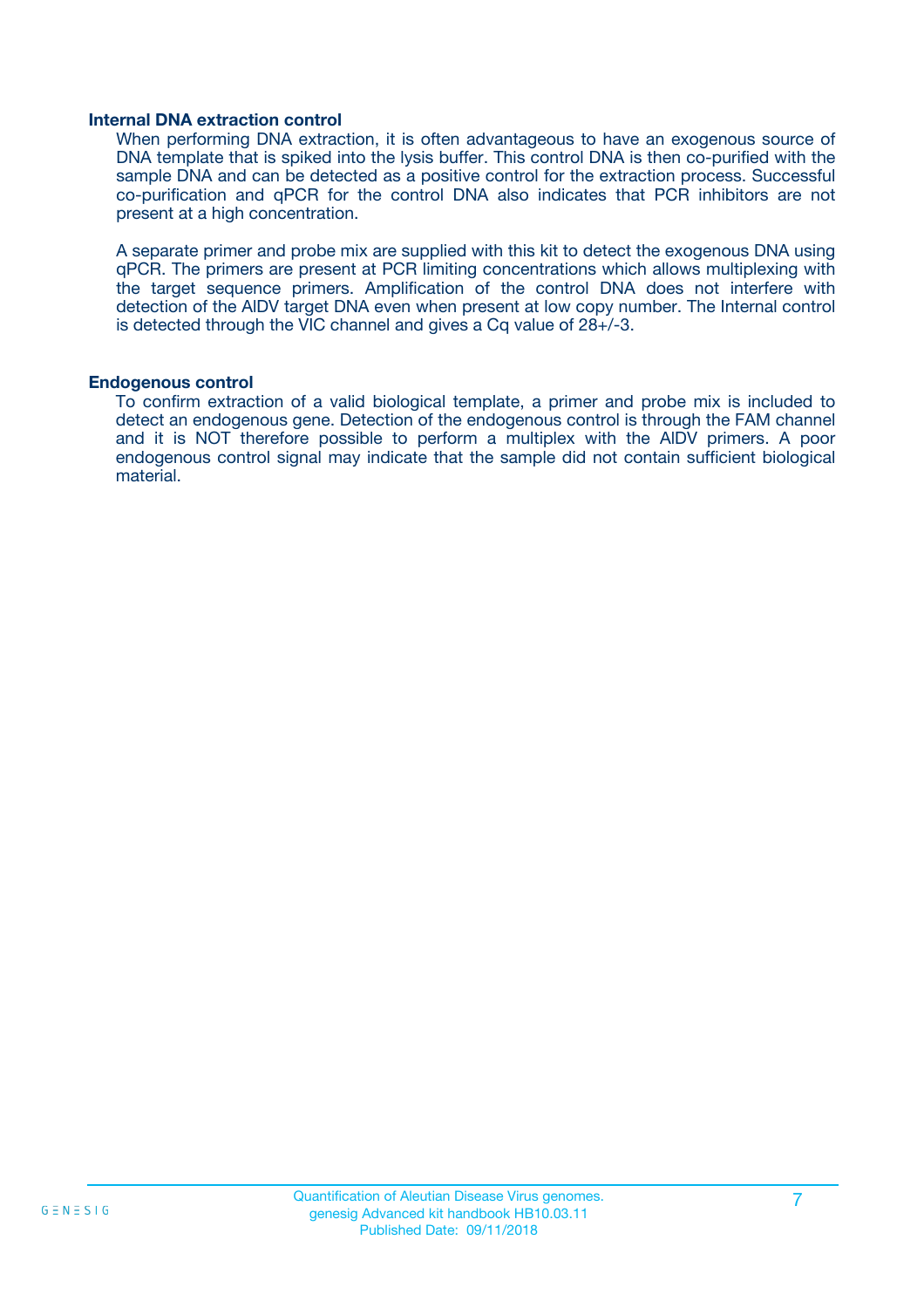### Resuspension protocol

To minimize the risk of contamination with foreign DNA, we recommend that all pipetting be performed in a PCR clean environment. Ideally this would be a designated PCR lab or PCR cabinet. Filter tips are recommended for all pipetting steps.

- **1. Pulse-spin each tube in a centrifuge before opening.** This will ensure lyophilised primer and probe mix is in the base of the tube and is not spilt upon opening the tube.
- **2. Resuspend the primer/probe mixes in the RNase/DNase free water supplied, according to the table below:**

To ensure complete resuspension, vortex each tube thoroughly.

| Component - resuspend in water                       |          |  |
|------------------------------------------------------|----------|--|
| <b>Pre-PCR pack</b>                                  |          |  |
| AIDV primer/probe mix (BROWN)                        | $165$ µ  |  |
| Internal extraction control primer/probe mix (BROWN) | $165$ µl |  |
| Endogenous control primer/probe mix (BROWN)          | 165 µl   |  |

**3. Resuspend the internal control template and positive control template in the template preparation buffer supplied, according to the table below:** To ensure complete resuspension, vortex each tube thoroughly.

| Component - resuspend in template preparation buffer |          |  |  |
|------------------------------------------------------|----------|--|--|
| <b>Pre-PCR heat-sealed foil</b>                      |          |  |  |
| Internal extraction control DNA (BLUE)               |          |  |  |
| <b>Post-PCR heat-sealed foil</b>                     |          |  |  |
| AIDV Positive Control Template (RED) *               | $500$ µl |  |  |

\* This component contains high copy number template and is a VERY significant contamination risk. It must be opened and handled in a separate laboratory environment, away from the other components.

### DNA extraction

The internal extraction control DNA can be added either to the DNA lysis/extraction buffer or to the DNA sample once it has been resuspended in lysis buffer.

**DO NOT add the internal extraction control DNA directly to the unprocessed biological sample as this will lead to degradation and a loss in signal.**

- **1. Add 4µl of the Internal extraction control DNA (BLUE) to each sample in DNA lysis/extraction buffer per sample.**
- **2. Complete DNA extraction according to the manufacturers protocols.**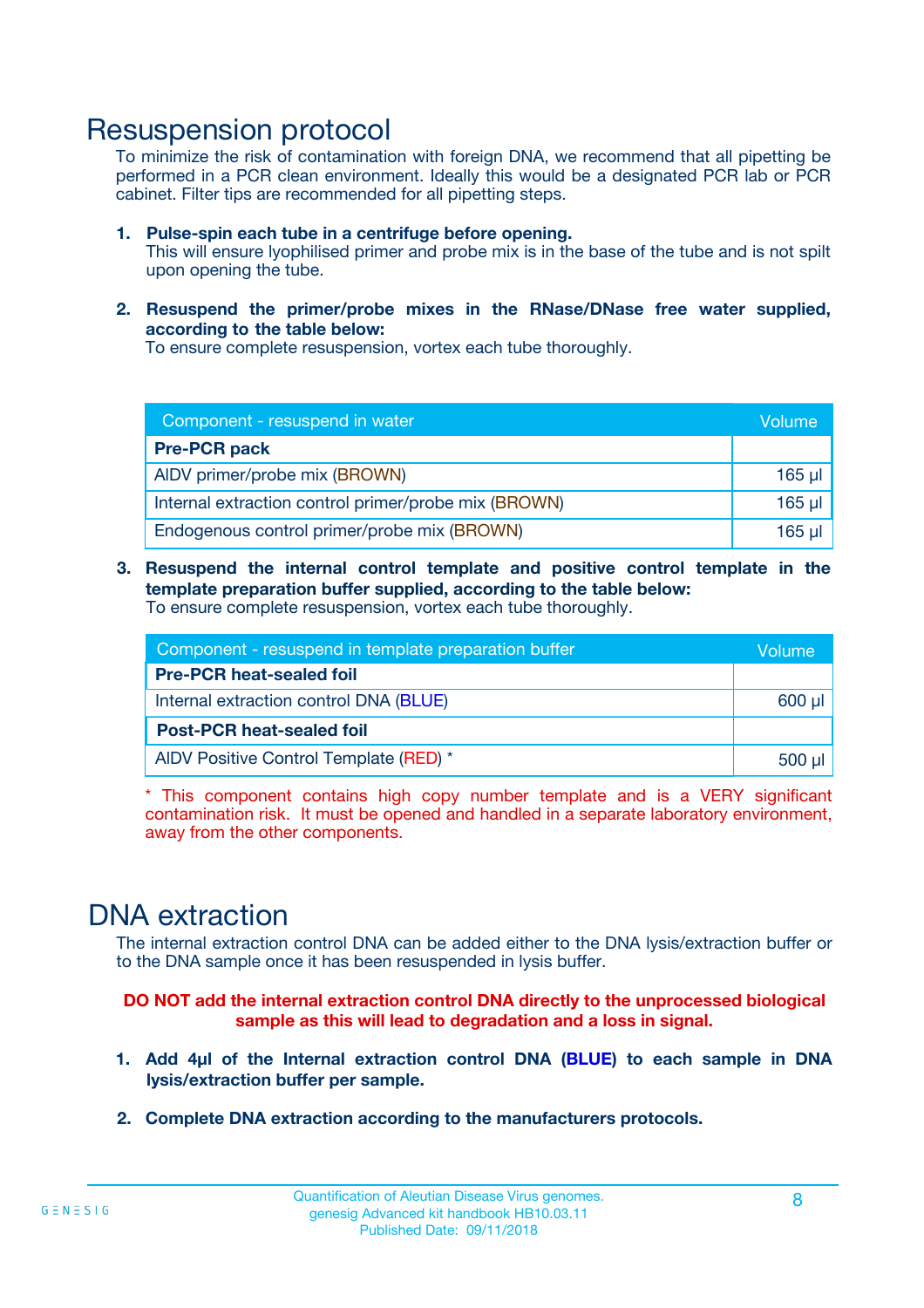## qPCR detection protocol

**1. For each DNA sample prepare a reaction mix according to the table below:** Include sufficient reactions for positive and negative controls.

| Component                                            | Volume   |
|------------------------------------------------------|----------|
| oasig or PrecisionPLUS 2X qPCR Master Mix            | $10 \mu$ |
| AIDV primer/probe mix (BROWN)                        | 1 µI     |
| Internal extraction control primer/probe mix (BROWN) | 1 µl     |
| <b>RNase/DNase free water (WHITE)</b>                | $3 \mu$  |
| <b>Final Volume</b>                                  | 15 µl    |

**2. For each DNA sample prepare an endogenous control reaction according to the table below (Optional):**

**This control reaction will provide useful information regarding the quality of the biological sample.**

| Component                                   | Volume          |
|---------------------------------------------|-----------------|
| oasig or PrecisionPLUS 2X qPCR Master Mix   | 10 µl           |
| Endogenous control primer/probe mix (BROWN) | 1 ul            |
| <b>RNase/DNase free water (WHITE)</b>       | $4 \mu$         |
| <b>Final Volume</b>                         | 15 <sub>µ</sub> |

- **3. Pipette 15µl of each mix into individual wells according to your qPCR experimental plate set up.**
- **4. Prepare sample DNA templates for each of your samples.**
- **5. Pipette 5µl of DNA template into each well, according to your experimental plate set up.**

For negative control wells use 5µl of RNase/DNase free water. The final volume in each well is 20ul.

**6. If a standard curve is included for quantitative analysis, prepare a reaction mix according to the table below:**

| Component                                 | Volume  |
|-------------------------------------------|---------|
| oasig or PrecisionPLUS 2X qPCR Master Mix | 10 µl   |
| AIDV primer/probe mix (BROWN)             | 1 µI    |
| <b>RNase/DNase free water (WHITE)</b>     | $4 \mu$ |
| <b>Final Volume</b>                       | 15 µl   |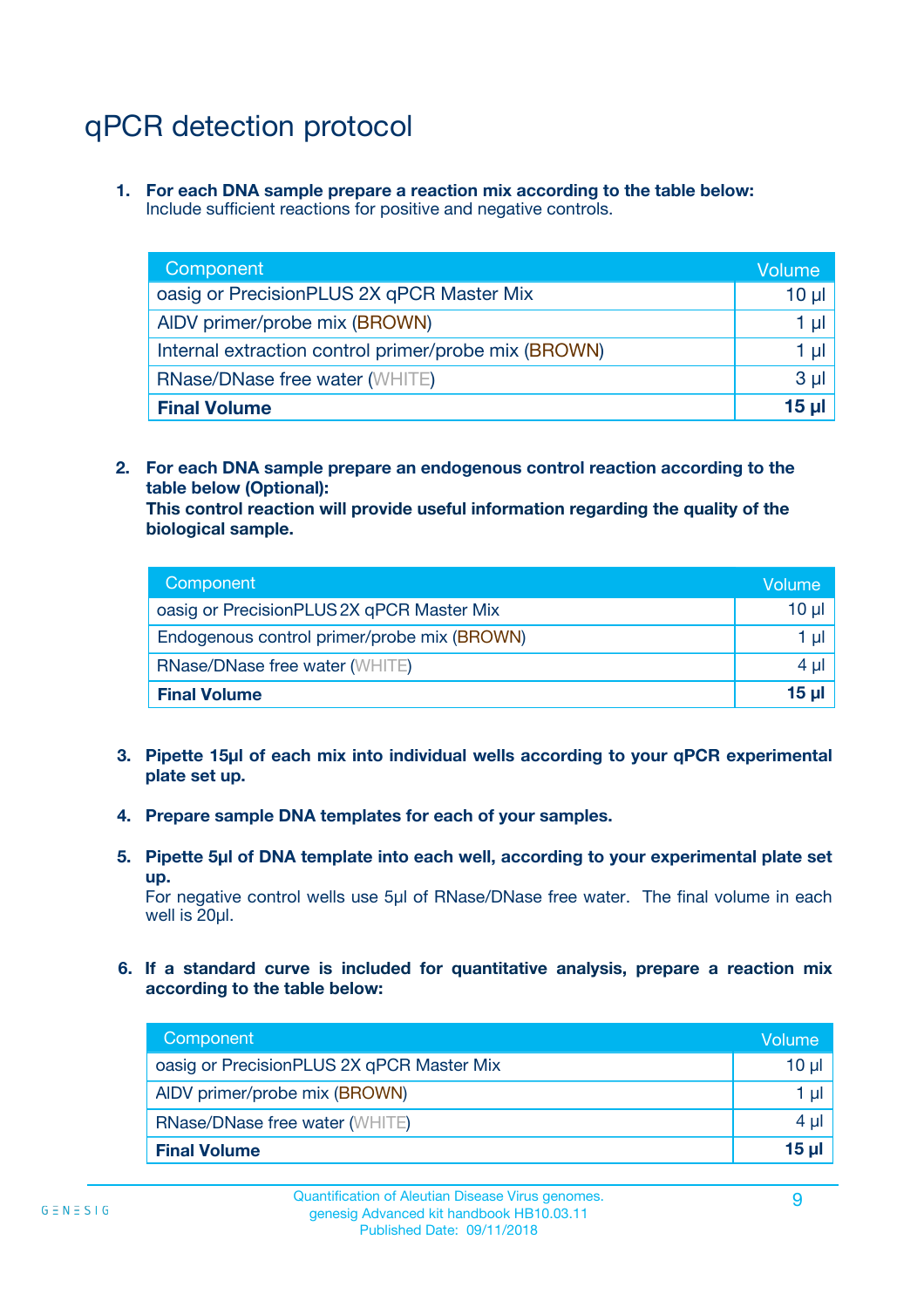#### **7. Preparation of standard curve dilution series.**

- 1) Pipette 90µl of template preparation buffer into 5 tubes and label 2-6
- 2) Pipette 10µl of Positive Control Template (RED) into tube 2
- 3) Vortex thoroughly
- 4) Change pipette tip and pipette 10µl from tube 2 into tube 3
- 5) Vortex thoroughly

Repeat steps 4 and 5 to complete the dilution series

| <b>Standard Curve</b>         | <b>Copy Number</b>     |
|-------------------------------|------------------------|
| Tube 1 Positive control (RED) | $2 \times 10^5$ per µl |
| Tube 2                        | $2 \times 10^4$ per µl |
| Tube 3                        | $2 \times 10^3$ per µl |
| Tube 4                        | $2 \times 10^2$ per µl |
| Tube 5                        | 20 per µl              |
| Tube 6                        | 2 per µl               |

**8. Pipette 5µl of standard template into each well for the standard curve according to your experimental plate set up.**

#### The final volume in each well is 20µl.

## qPCR amplification protocol

Amplification conditions using oasig or PrecisionPLUS 2X qPCR Master Mix.

|             | <b>Step</b>       | <b>Time</b>     | Temp    |
|-------------|-------------------|-----------------|---------|
|             | Enzyme activation | 2 min           | 95 °C   |
| Cycling x50 | Denaturation      | 10 <sub>s</sub> | 95 $°C$ |
|             | DATA COLLECTION * | 60 s            | 60 °C   |

\* Fluorogenic data should be collected during this step through the FAM and VIC channels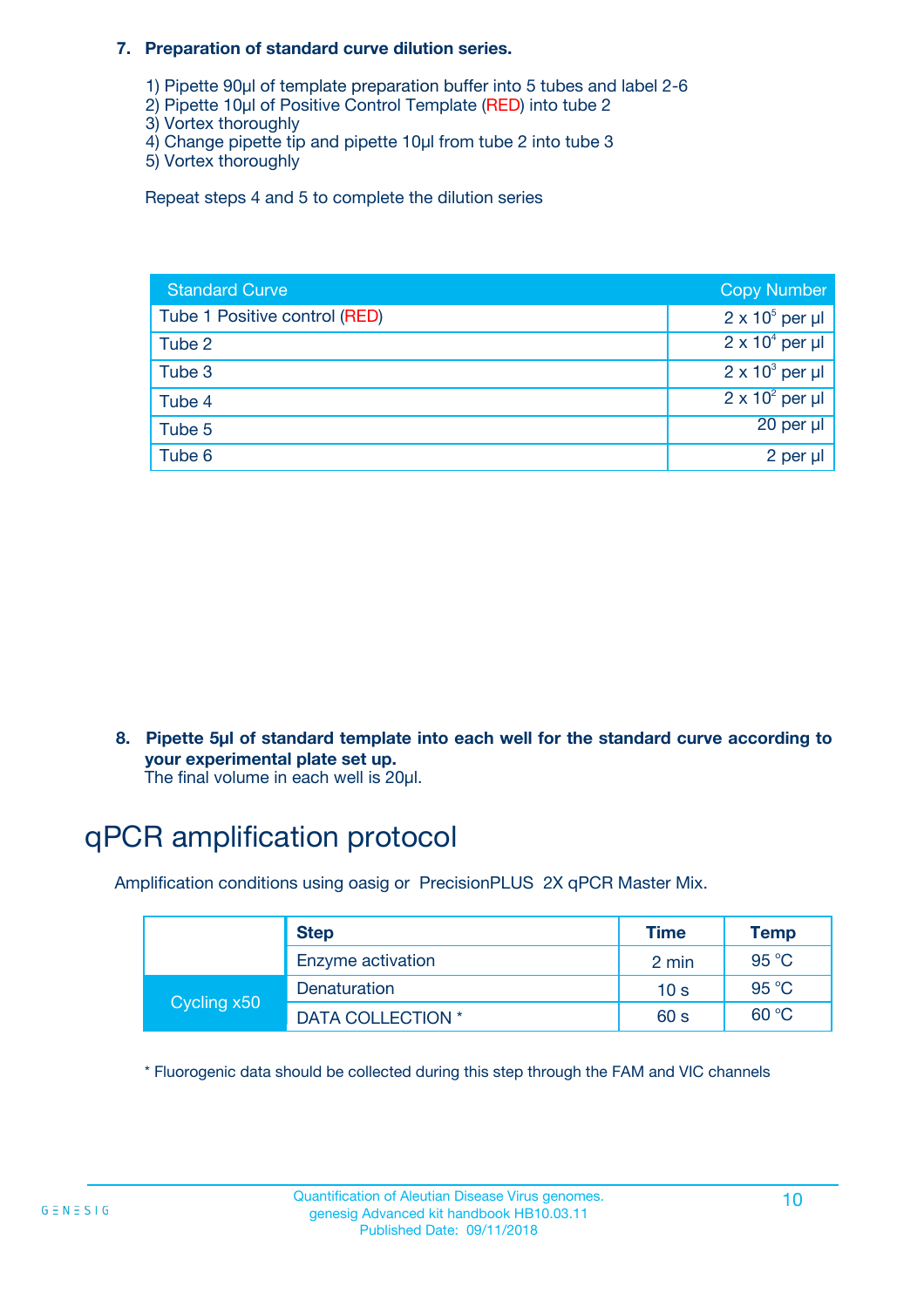## Interpretation of results

| <b>Target</b><br>(FAM) | <b>Internal</b><br>control<br>(NIC) | <b>Positive</b><br>control | <b>Negative</b><br>control | Interpretation                                                                                                  |
|------------------------|-------------------------------------|----------------------------|----------------------------|-----------------------------------------------------------------------------------------------------------------|
| $\leq 30$              | $+ 1 -$                             | ÷                          |                            | <b>POSITIVE QUANTITATIVE RESULT</b><br>calculate copy number                                                    |
| > 30                   | ٠                                   | ÷                          |                            | <b>POSITIVE QUANTITATIVE RESULT</b><br>calculate copy number                                                    |
| > 30                   |                                     | ÷                          |                            | <b>POSITIVE QUALITATIVE RESULT</b><br>do not report copy number as this<br>may be due to poor sample extraction |
|                        | ÷                                   | ÷                          |                            | <b>NEGATIVE RESULT</b>                                                                                          |
| $+ 1 -$                | $+ 1 -$                             | ÷                          | $\leq$ 35                  | <b>EXPERIMENT FAILED</b><br>due to test contamination                                                           |
| $+$ / -                | $+ 1 -$                             | ÷                          | > 35                       | $\star$                                                                                                         |
|                        |                                     | ÷                          |                            | <b>SAMPLE PREPARATION FAILED</b>                                                                                |
|                        |                                     |                            | $+$ /                      | <b>EXPERIMENT FAILED</b>                                                                                        |

Positive control template (**RED**) is expected to amplify between Cq 16 and 23. Failure to satisfy this quality control criterion is a strong indication that the experiment has been compromised.

\*Where the test sample is positive and the negative control is positive with a  $Ca > 35$ , the sample must be reinterpreted based on the relative signal strength of the two results:



If the sample amplifies  $> 5$  Cq earlier than the negative control then the sample should be reinterpreted (via the table above) with the negative control verified as negative.



If the sample amplifies  $< 5$  Cq earlier than the negative control then the positive sample result is invalidated and<br>the result should be determined  $the$  result should be inconclusive due to test contamination. The test for this sample should be repeated.